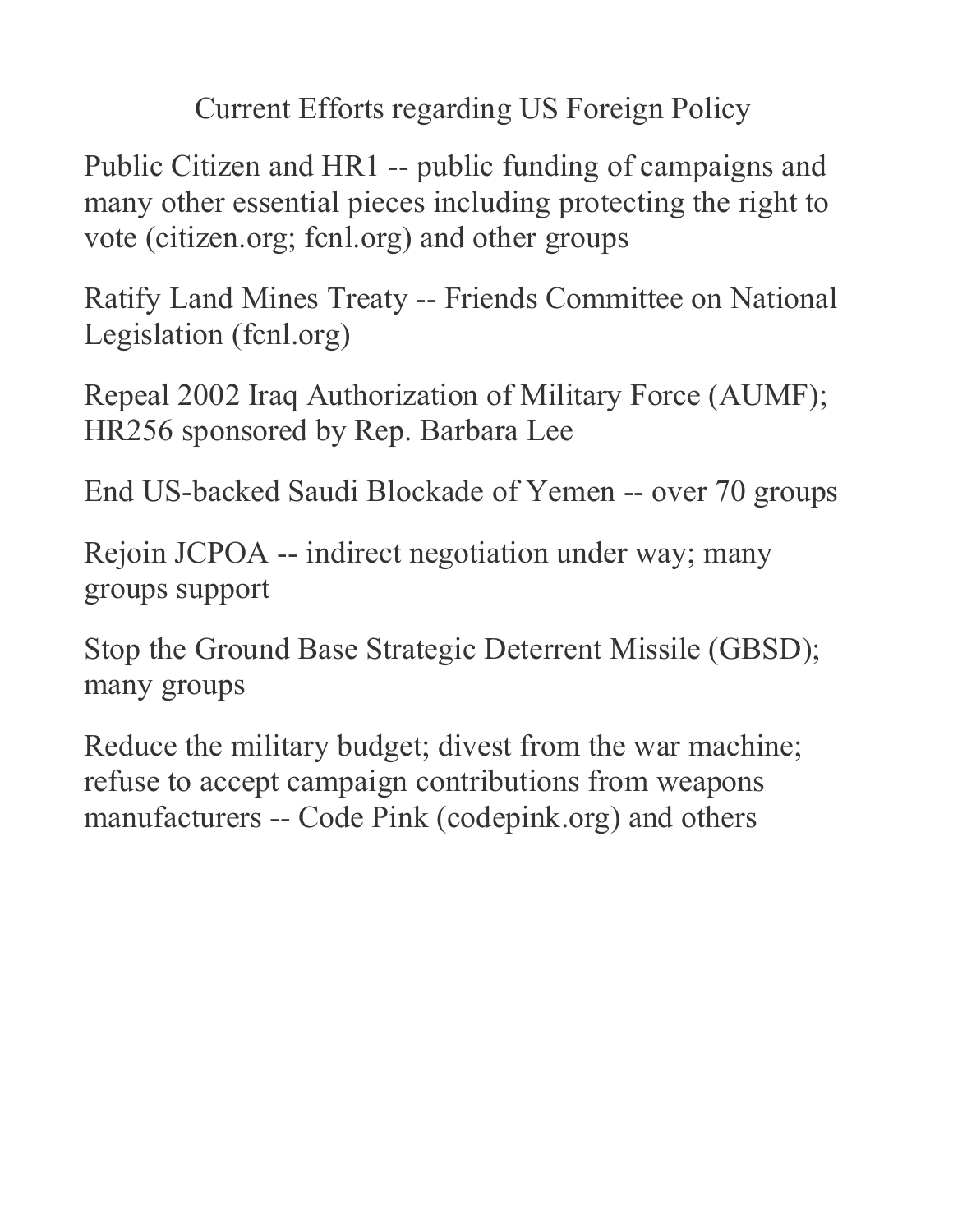## Some Possible Steps US Could Take

share covid-19 vaccines with all nations at an affordable cost; may require the temporary suspension of patents;

create enforceable steps for dealing with climate chaos including a large and increasing carbon tax; and fulfill funding climate chaos commitments to Third World nations;

drastically reduce weapons spending, disband NATO and rely on the UN and diplomacy for settling conflicts; may require the ability to override a veto in the Security Council;

strongly support international law and human rights for Palestinians; also support enforcement of the Right of Return for Palestinians;

ratify the Treaty on the Prohibition of Nuclear Weapons;

pay reparations for their rebuilding to nations the US has devastated;

close overseas military bases;

end unilateral sanctions, especially the secondary sanctions against Venezuela, Cuba, Iran, Syria and North Korea;

strongly support the Universal Declaration of Human Rights;

eliminate the CIA and the NED